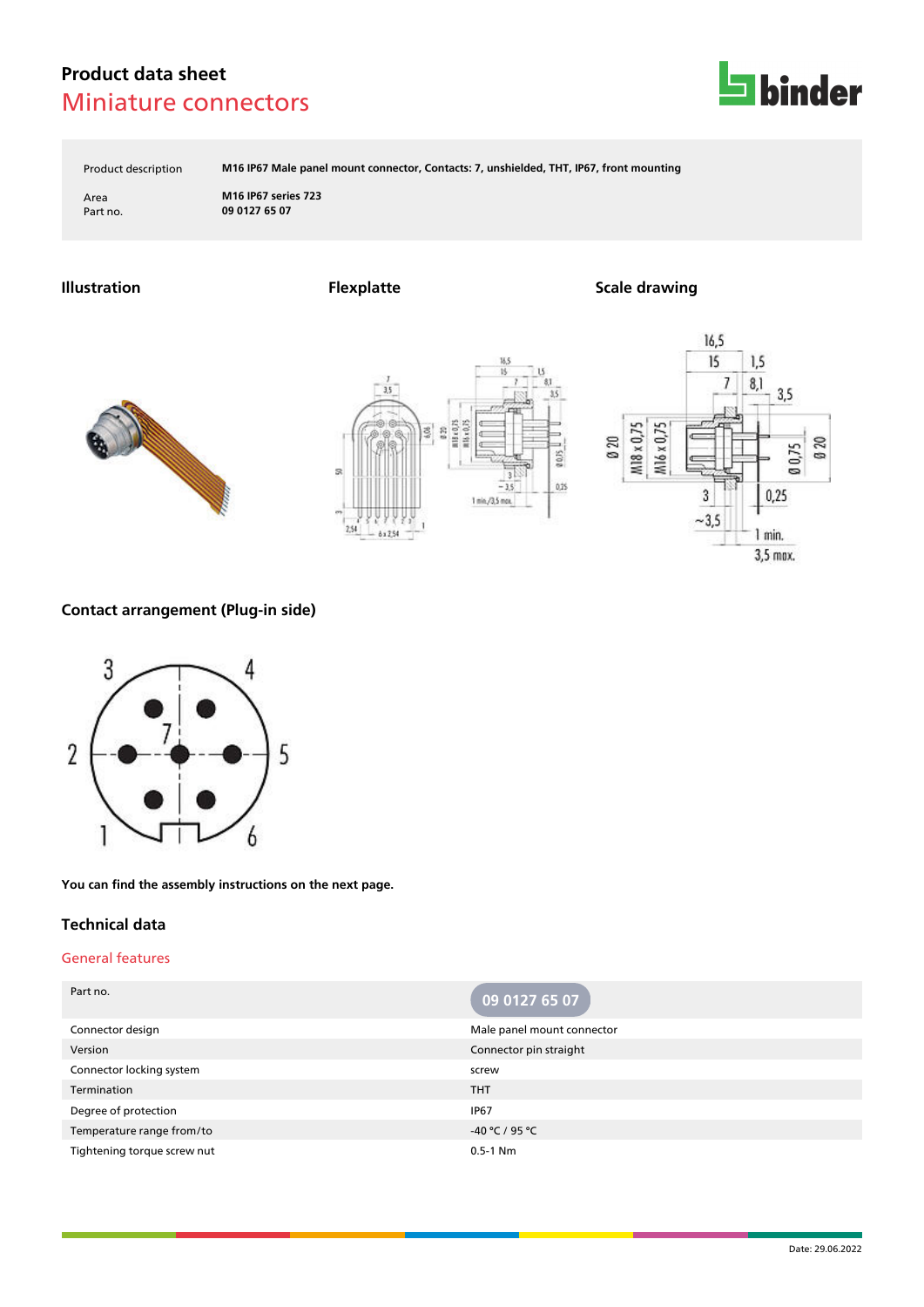

Product description **M16 IP67 Male panel mount connector, Contacts: 7, unshielded, THT, IP67, front mounting**

Area **M16 IP67 series 723** Part no. **09 0127 65 07**

| Mechanical operation  | > 500 Mating cycles |
|-----------------------|---------------------|
| Weight (g)            | 15.59               |
| Customs tariff number | 85369010            |

### Electrical parameters

| Rated voltage             | 125V                  |
|---------------------------|-----------------------|
| Rated impulse voltage     | 800 V                 |
| Rated current (40 °C)     | 5.0A                  |
| Insulation resistance     | $\geq 10^{10} \Omega$ |
| Pollution degree          |                       |
| Overvoltage category      |                       |
| Insulating material group | III                   |
| <b>EMC</b> compliance     | unshielded            |

### Material

| Housing material      | Zinc die-cast nickel-plated          |
|-----------------------|--------------------------------------|
| Contact body material | <b>PBT (UL94 V-0)</b>                |
| Contact material      | CuZn (brass)                         |
| Contact plating       | Ag (silver)                          |
| <b>REACH SVHC</b>     | CAS 7439-92-1 (Lead)                 |
| SCIP number           | 638ef85e-2d8b-4558-bae0-0185130ef40c |

#### Classifications

| eCl@ss 11.1                                                                     | 27-44-01-09 |
|---------------------------------------------------------------------------------|-------------|
|                                                                                 |             |
| ETIM 7.0                                                                        | C003569     |
| the contract of the contract of the contract of the contract of the contract of | .           |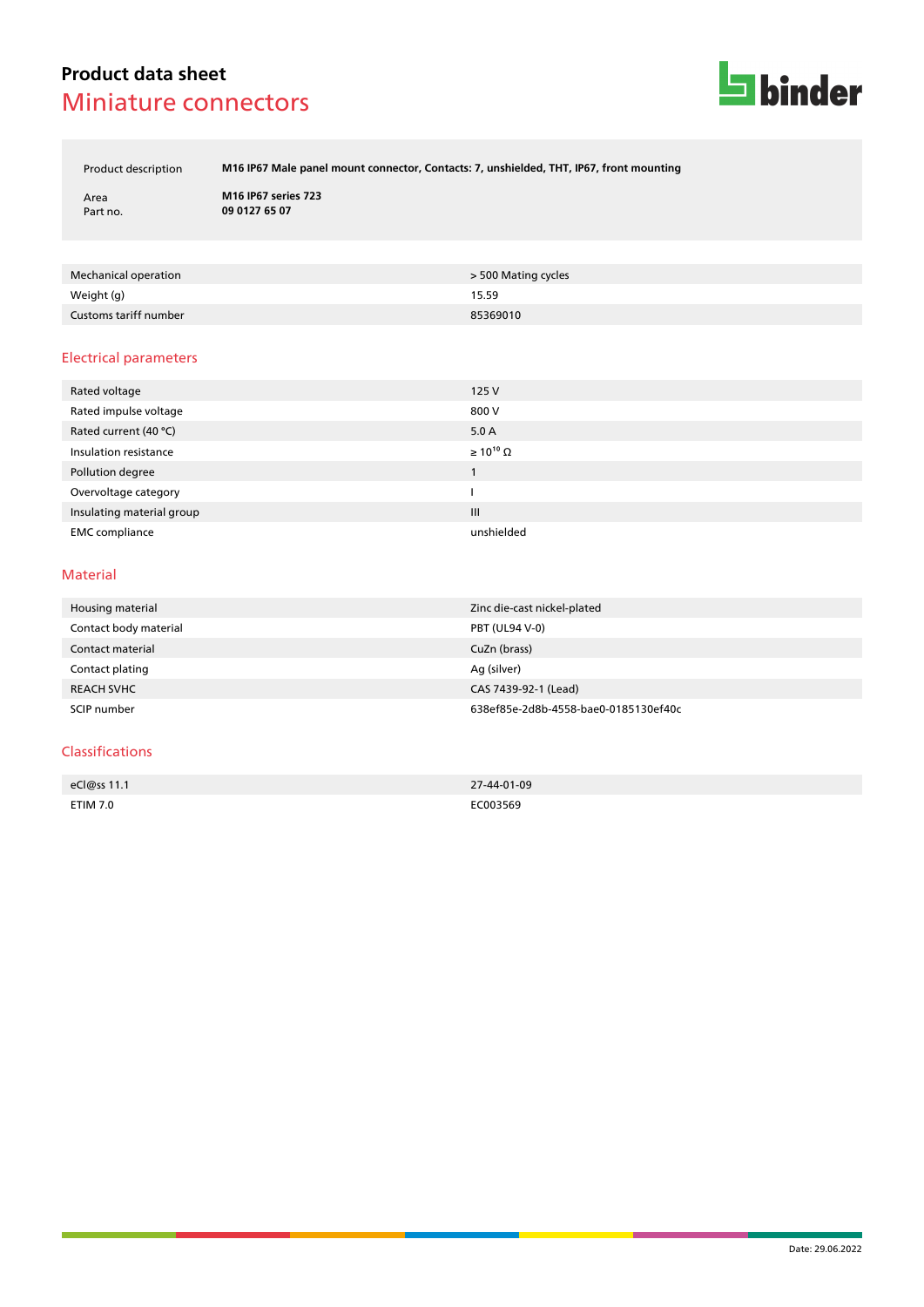

Product description **M16 IP67 Male panel mount connector, Contacts: 7, unshielded, THT, IP67, front mounting**

Area **M16 IP67 series 723** Part no. **09 0127 65 07**

# **Assembly instructions / Panel cut-out**